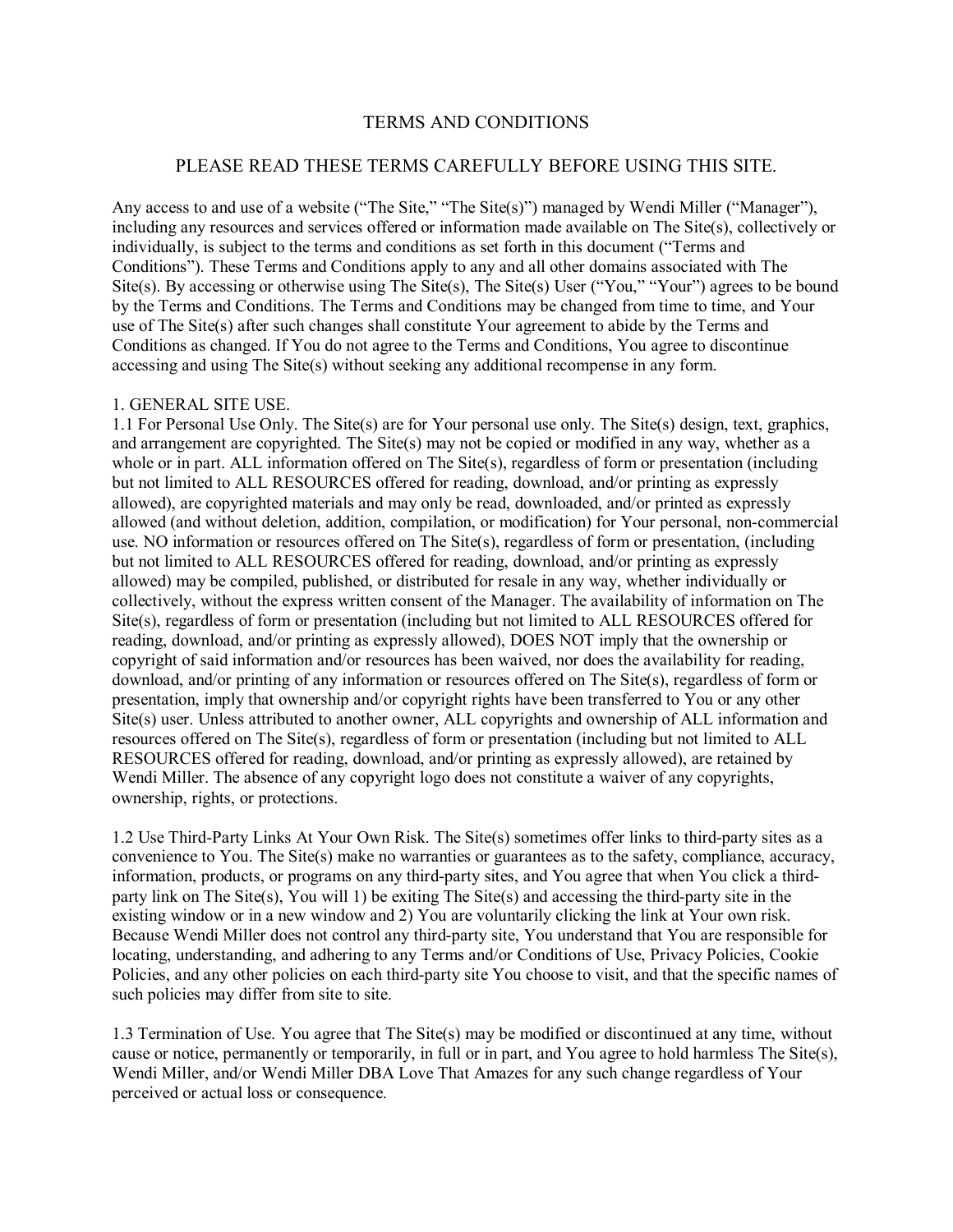1.4 You agree that The Site(s) are intended for use by those who are eighteen (18) years of age or older or by those who are between the ages of thirteen to eighteen (13-18) and are using The Site(s) with the assistance of an accompanying parent or guardian who is eighteen (18) years of age or older. You agree that by continuing to use The Site(s), You are attesting to the fact that You meet the age requirement.

1.5 You agree that all Personal Information You provide on The Site(s) is true and accurate and that You are providing Your Personal Information as an authorized user of The Site(s). If you are under the age of eighteen (18), you agree to refrain from providing any personal information, as is also stipulated in the Privacy Policy, Section VIII, Age of Consent. By continuing to use The Site(s), You stipulate that You understand and agree to comply with all conditions set forth in this Terms and Conditions Policy as well as ALL other policies, terms, rules, and regulations as listed in 4. GENERAL TERMS (below) or that remain unlisted in 4. GENERAL TERMS (below) but that exist on The Site(s).

1.6 You agree that there is no charge to access The Site(s). You further agree that your decision to give a monetary gift or make a purchase is completely voluntarily, that giving a monetary gift or making a purchase is not being done in exchange for Site(s) access, and that if you choose to give a monetary gift or make a purchase, You have done so in accordance with the statements made in the Payment Policy provided on The Site(s) as well as any other policies and/or contractual document(s) as are applicable in each situation. You also agree that this is only a summary statement and that for the full disclosure you must refer to the Payment Policy available on The Site(s) as well as any other policies and/or contractual document(s) as are applicable in each situation. You further agree that if a purchase or contractual document does require payment (ie. an official Production Contract for a Musical), this statement 1.6 does not supersede the payment requirements arising from making a purchase or from the mutual entering into of a contract, and that this statement 1.6 applies to Site(s) access only.

#### 2. DISCLAIMER OF REPRESENTATION, WARRANTIES, OR GUARANTEES.

The Site(s) make no express or implied representation, warranty, or guarantee that The Site(s) will meet Your expectations, needs, or requirements. Recommendations or implied results arising from the use of the Site(s) by other users, whether on The Site(s) or outside of The Site(s), also do not constitute an express or implied representation, warranty, or guarantee of any kind. The Site(s) make no express or implied representation, warranty, or guarantee that the information, services, or resources provided on The Site(s) will remain operational, uninterrupted, timely, accurate, secure, or free of errors or viruses or other issues. Unless otherwise stated, The Site(s) have no obligation to update, amend, or clarify any information or resources made available on The Site(s). The Site(s) are provided "As Is," and the entire risk arising out of the use of The Site(s), their information, and their resources remains with You.

## 3. LIMITATION OF LIABILITY AND REMEDIES.

In no event shall any of The Site(s), Wendi Miller, and/or Wendi Miller DBA Love That Amazes be liable for any damages of any kind resulting from the use of The Site(s). If you are dissatisfied with any portion of The Site(s), or with any of the terms set forth in the policies regarding the use of The Site(s), Your sole and exclusive remedy is to discontinue Your use of The Site(s). You agree to hold harmless The Site(s), Wendi Miller, and/or Wendi Miller DBA Love That Amazes from any perceived or actual loss or consequence arising out of Your use of The Site(s), including but not limited to reasons of dissatisfaction, loss of profits, loss of confidential or other information, business interruption, personal injury, failure to meet any duty or obligation, or loss of privacy arising in any way out of Your use of The Site(s), Your inability to use The Site(s), or Your abuse by breach of any policy or term governing Your use of The Site(s).

#### 4. GENERAL TERMS

4.1 By using The Site(s), You agree to be subject to the terms and conditions of ALL policies concerning the use of The Site(s), including these Terms and Conditions, the Privacy Policy (including the